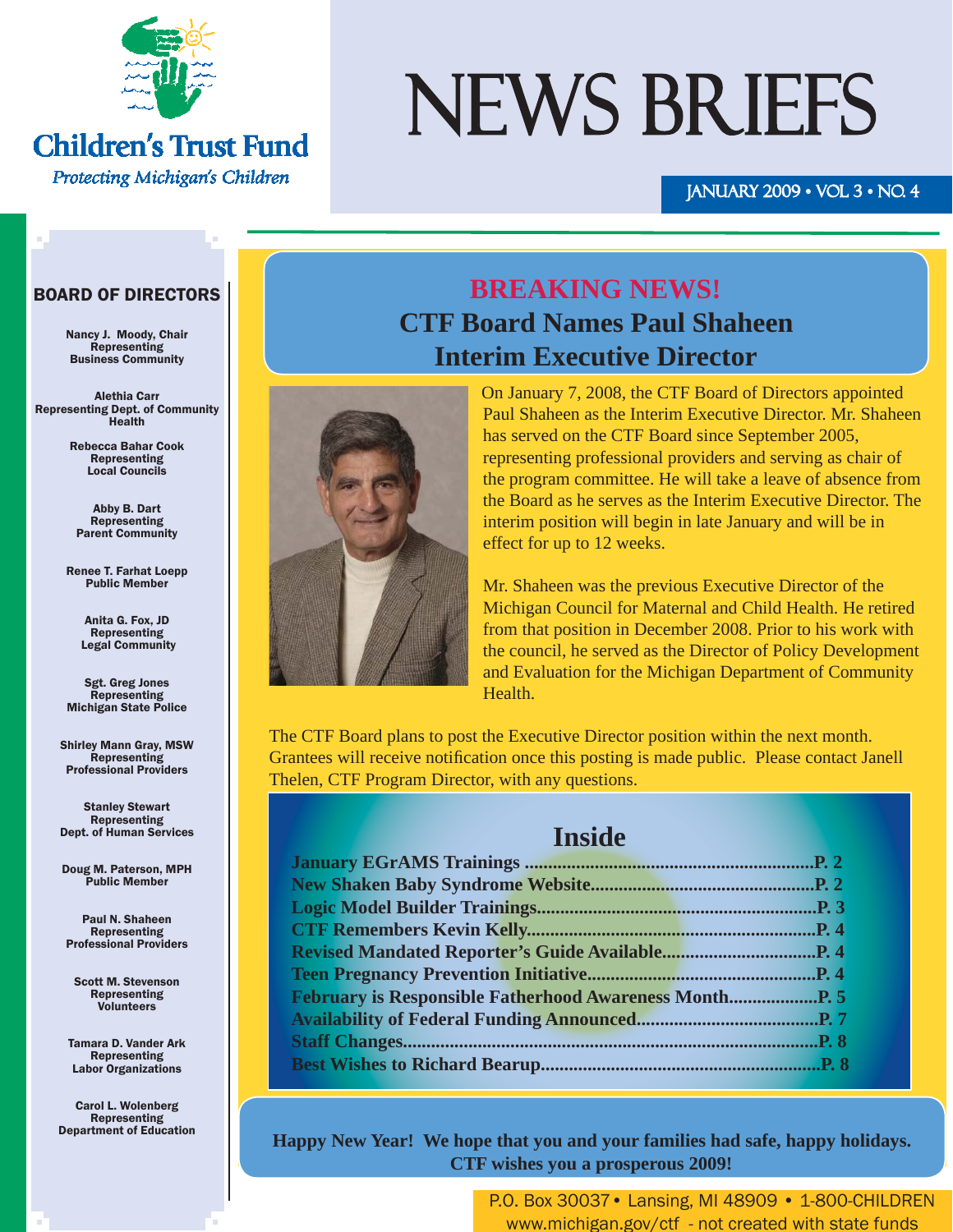# CTF NEWS BRIEFS THE TANUARY 2009 VOL. 3 NO. 4

### **January EGrAMS Trainings**

Technical assistance sessions are planned to assist local councils and direct service grantees with FY2009 EGrAMS reporting. Grantees are encouraged to call-in for one of the trainings. The sessions will cover the three quarterly EGrAMS reports, including the updated program register.

**For local councils, EGrAMS TA sessions will be held (via phone) on:** January 8, 2009, from 11:00 a.m. to 12:30 p.m. January 13, 2009, from 1:00 p.m. to 2:30 p.m.

**For direct service grantees, EGrAMS TA sessions will be held (via phone) on:** January 14, 2009, from 10:00 a.m. to 11:30 a.m. January 14, 2009, from 1:00 p.m. to 2:30 p.m.

All TA sessions will take place via the CTF conference call line, which is 877-336-1828 and access code 8088351.

### **New Shaken Baby Syndrome Website**

The National Center on Shaken Baby Syndrome has launched a new website! The site has been significantly expanded to serve as the most comprehensive source on Shaken Baby Syndrome/Abusive Head Trauma in the world. Please visit the new website at www.dontshake.org.

### **Period of PURPLE Crying Shaken Baby Syndrome/ Abusive Head Trauma Prevention Program**

New information is available on the evidenced-based SBS/AHT prevention program, the Period of PURPLE Crying. Information is available at the National Center on Shaken Baby Syndrome website (noted above) by going to the "PURPLE Program" tab on the website, or by [clicking here.](http://www.dontshake.org/sbs.php?topNavID=4&subNavID=32) The website provides information on program implementation as well as research and the outcomes of randomized control trials for the program. CTF also has a limited number of preview copies that will be distributed free of charge (one per grantee) while supplies last. Contact Alan Stokes at stokesa@michigan.gov for more information.

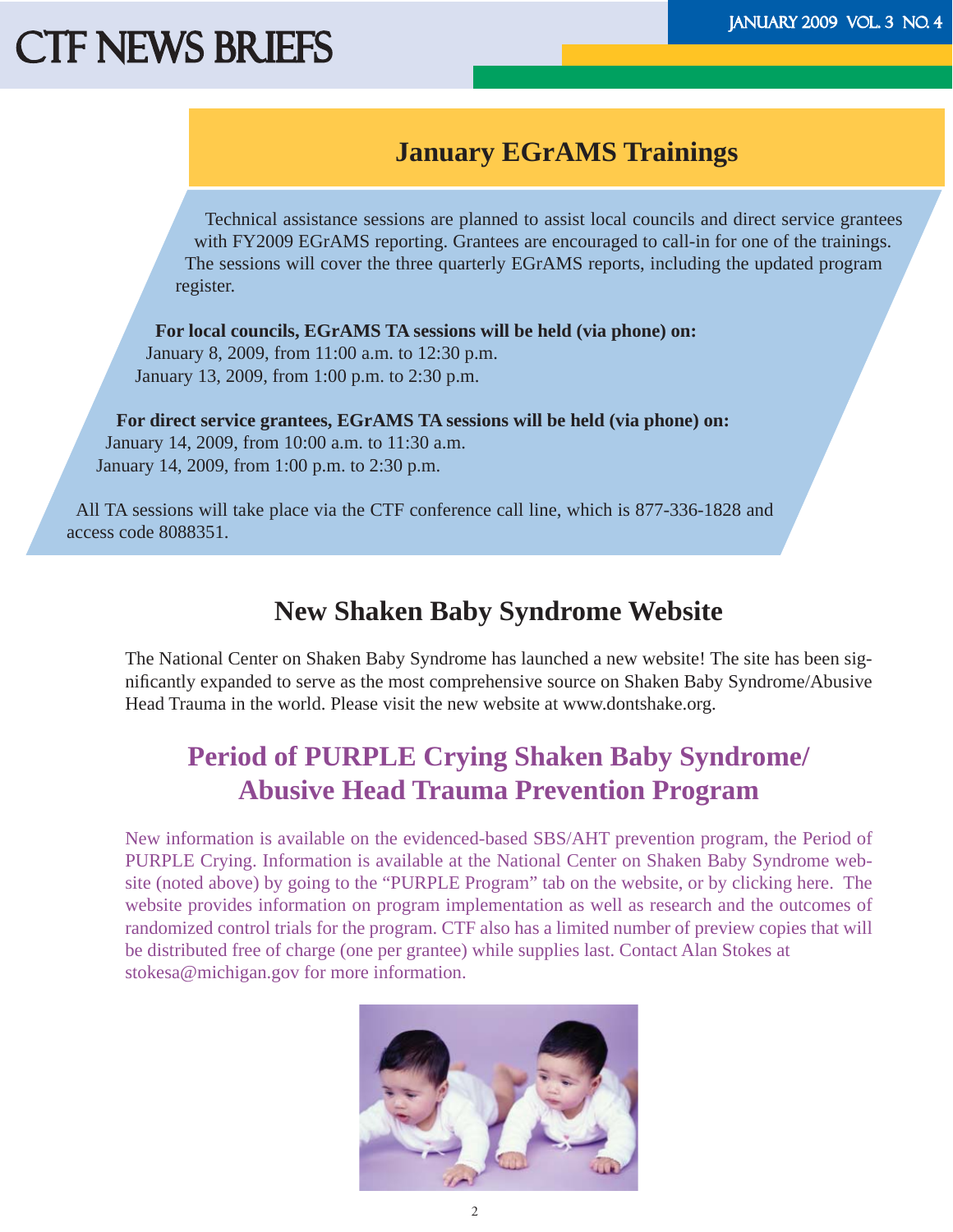# CTF NEWS BRIEFS THE TANUARY 2009 VOL. 3 NO. 4

### **Logic Model Builder Trainings**

CTF encourages all grantees to attend at least one of two technical assistance sessions on the FRIENDS logic model builder, which is currently being updated with new resources and features! The upcoming sessions will cover:

- The purposes of the Evaluation Toolkit and Logic Model Builder
- Features of the Evaluation Toolkit, including a new, comprehensive guide to qualitative evaluation
- How to use the Logic Model Builder, with more options and features for developing and presenting your logic model

The first session on **January 29** will be a national Webinar conducted by FRIENDS and the Child Welfare Information Gateway. The second session on **February 5** will be a teleconference for all CTF grantees and will be conducted by Edi Winkle, our FRIENDS TA coordinator. Please see below for registration details.

The resources and tools on service planning and evaluation provided by FRIENDS can help you measure and track your program's effectiveness. The process of evaluation is crucial for ensuring continuous quality improvement, measuring and demonstrating success, and targeting areas that need improvement. CTF encourages all grantees to attend one training session, as logic models will be a requirement of future CTF grants.

#### **Thursday, January 29**

#### Time: 3:00 p.m. - 4:15 p.m. EST

Space is limited! Reserve your Webinar seat at: https://www2.gotomeeting.com/register/666330636 After registering you will receive a confirmation email containing information about joining the Webinar.

#### **Thursday, February 5**

Time: 3:00 p.m. - 4:30 p.m. EST

Using the CTF conference call line: 877-336-1828 and access code 8088351. Details will follow closer to the date.

To learn more about the resources that will be discussed and demonstrated, visit:

- The FRIENDS Evaluation Toolkit website at www.friendsnrc.org/outcome/toolkit/index.htm.
- The Logic Model Builder on Child Welfare Information Gateway's website at

http://toolkit.childwelfare.gov/toolkit.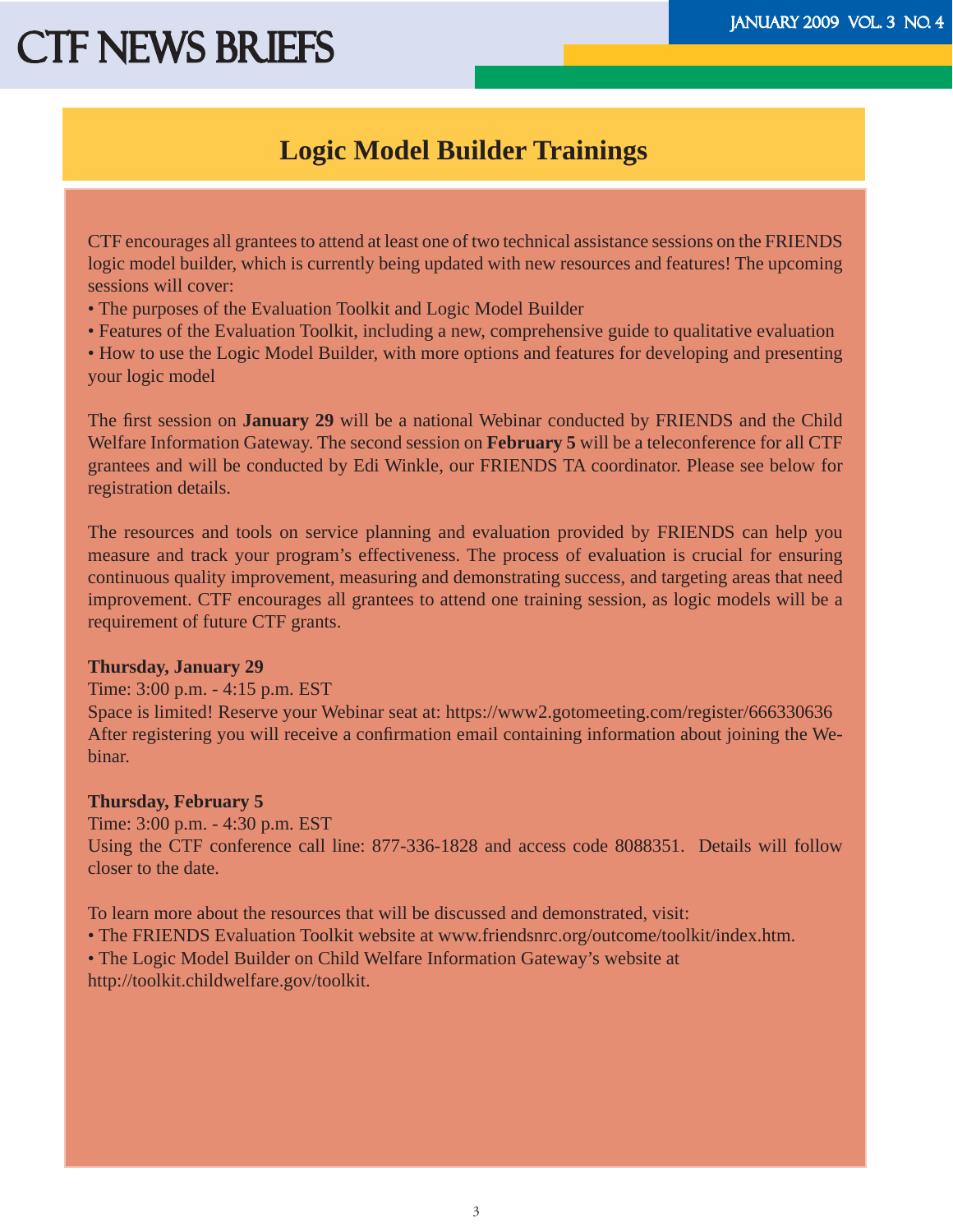# CTF NEWS BRIEFS THE TANUARY 2009 VOL. 3 NO. 4

### **Teen Pregnancy Prevention Initiative**

The Michigan Department of Community Health has announced the availability of state dollars to fund comprehensive pregnancy prevention programs across Michigan for youth ages 10-18 through the Teen Pregnancy Prevention Initiative (TPPI). The TPPI grant application will be available through January 23, 2009, on the TPPI website at www.michigan.gov/tppi. TPPI is a comprehensive pregnancy prevention program of the Michigan Department of Community Health, Adolescent and School Health Unit. The goal of the program is to reduce the rate of teen pregnancy in Michigan. For more information please visit the TPPI website.

### **Revised Mandated Reporter's Guide Available**

The Department of Human Services Mandated Reporter's Resource Guide (DHS-Pub 112) was revised in October 2008. The guide was developed as a resource for mandated reporters about their responsibility to report suspected child abuse and neglect.

This guide was previously only available electronically on the DHS website. Published copies of the guide are now available. CTF can assist partners and the community with ordering quantities of this important resource. Please contact Alan Stokes for ordering information. Electronic copies of this guide are also available at www.michigan.gov/dhs-publications (under the Children's Protective Services section) and as a "publication" on the resource section of CTF's website.

Additional information on mandated reporting of suspected child abuse and neglect can be found at www.michigan.gov/mandatedreporter.

### **CTF Remembers Kevin Kelly**



Kevin Kelly, executive director of the Michigan State Medical Society, died on December 15, 2008. Mr. Kelly was an ally of CTF. Under his leadership, the Michigan State Medical Society provided important sponsorships for the Signature Event in the past. Mr. Kelly will be remembered as an advocate for AIDS education and for his efforts to develop a

patient bill of rights. CTF extends our condolences to Mr. Kelly's family and friends.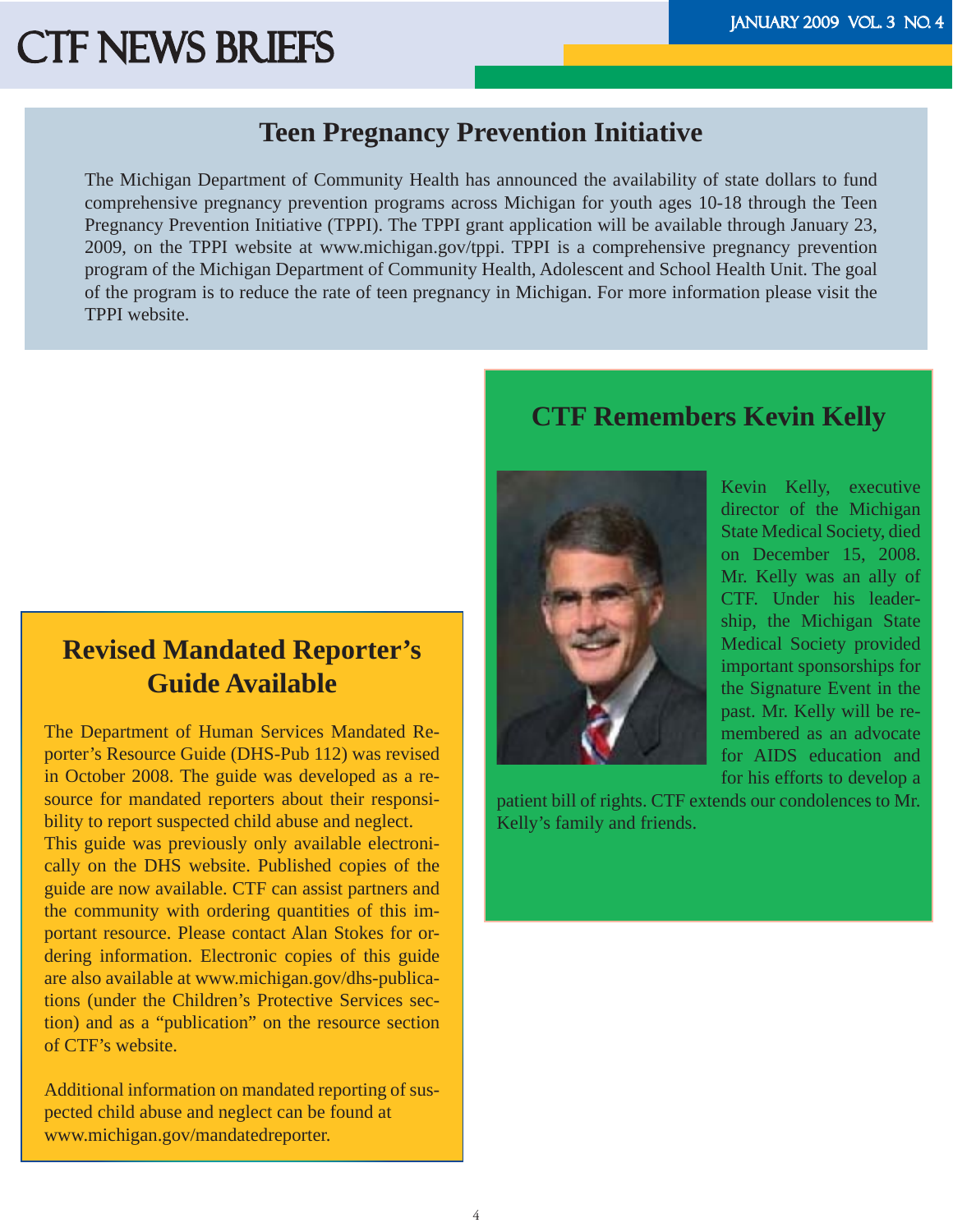# CTF NEWS BRIEFS THE TEST TELEVISION OF THE MANUARY 2009 VOL. 3 NO. . 4

### **MHSA 2009 Annual Early Childhood Training Conference**

The Michigan Head Start Association (MHSA) will hold its annual conference on March 11-13 at the Radisson Hotel in Kalamazoo. The theme is "Focus on the Family," and sessions and workshops will be dedicated to examining the dynamic of the family in early education. The conference is MHSA's largest annual event, with practical educational workshops, an energizing keynote, and a dynamic trade show. Mark your calendar today! MHSA is also still accepting workshop proposals. To learn more, visit http://www.mhsa.ws/.

### **February is Responsible Fatherhood Awareness Month**

Governor Jennifer Granholm has declared February as Responsible Fatherhood Awareness Month in order to provide an opportunity for Michigan citizens to learn more about how fathers impact the lives of their children. Fathers who actively participate in the lives of their children diminish the risk of childhood poverty, mental illness, juvenile delinquency, early sexual activity, teen pregnancies, substance abuse and failure to complete high school, among many other things.

Responsible fathers are men who:

- Put their children's interest before their own. •
- Serve as role models to their children (leading by example). •
- Separate other relationship issues from their relationships with their children. •
- Play an active role in their child's emotional and academic development. •

Agencies are encouraged to promote activities in recognition of Responsible Fatherhood Awareness Month. If you are interested in receiving a copy of the Governor's Proclamation, please email Duane Wilson, LMSW, DHS Coordinator of Responsible Fatherhood Initiatives at wilsond6@michigan.gov.

### **Want to Be a Grant Reviewer?**

CTF is looking for volunteers to review the upcoming direct service grant applications. The date and location have not yet been set, but will likely be in late spring in the Lansing area. Mileage will be reimbursed at the standard state rate and lunch will be provided. If you would like to participate or learn more, please contact Sylvia Brown Jones at brown-joness@michigan.gov.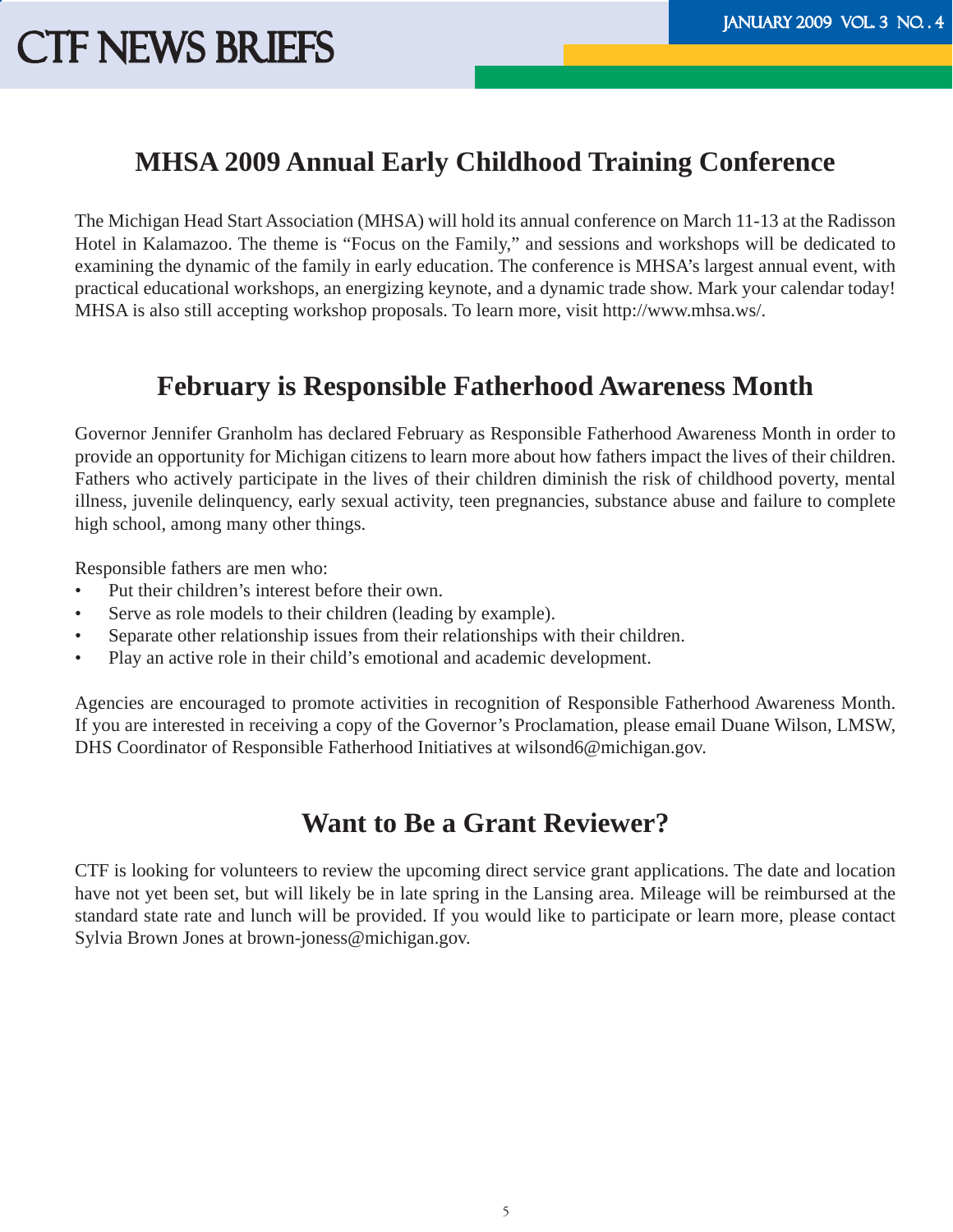# CTF NEWS BRIEFS THE TEST TELEVISION OF THE TANUARY 2009 VOL. 3 NO. 4

### **Upcoming Events & Deadlines**

**CAP Month Work Group:** The CAP Month Work Group will meet at 9:00 a.m. on Thursday, January 8, using the CTF conference line. Please contact Emily Schuster-Wachsberger for more information.

**Local Council Work Group:** The Local Council Work Group will hold a meeting at 10:00 a.m. on Thursday, January 8, using the CTF conference line. Please contact Emily Wachsberger for more information.

**Parent Leadership Work Group:** The Parent Leadership Work Group will hold its next meeting on Wednesday, February 18, at 10:00 a.m. All local council and direct service grantees are encouraged to participate. Please contact Sarah Davis for more information.

**First Quarter Reporting:** First quarter reports are due for both local council and direct service grantees on Tuesday, January 20. Please contact your grant monitor with any questions.

### Notes from the Local Council Coordinator

1. We wish you all a very happy new year! We look forward to (and appreciate) our continued collaboration with you, advancing the mission of child abuse and neglect prevention.

2. All LC 2007-2 application renewals need to be completed and approved in order to enter LC 2007-2 quarterly reports within EGrAMS.

3. Any previously outstanding reports will need to be completed and approved for a 1st quarter expenditure report approval.

4. The first quarter LC 2007-2 reports (Activity, Expense, and Program Register) are due on Tuesday, January 20, 2009.

Please contact Emily Wachsberger with any questions!

### **CTF Website Promotes Grantee Newsletters**

During fiscal year 2008, CTF's website had almost 25,000 visits from around the world. One of the content areas of the website is a News section. In the News section, there is a drop-down menu for Network News. Currently, CTF has links to newsletters from four local councils (Ingham, Washtenaw, Calhoun, and Saginaw). CTF can link to your newsletter if it is on your website (which may increase traffic to your site); or if you wish to send it electronically to CTF, it can be uploaded directly to the CTF web server.

If you produce a newsletter, are a current CTF grantee, and would like it referenced on CTF's website, please contact Alan Stokes at stokesa@michigan.gov. Once a newsletter is on the CTF site, it can be updated with a new edition when available. The typical newsletter is produced quarterly.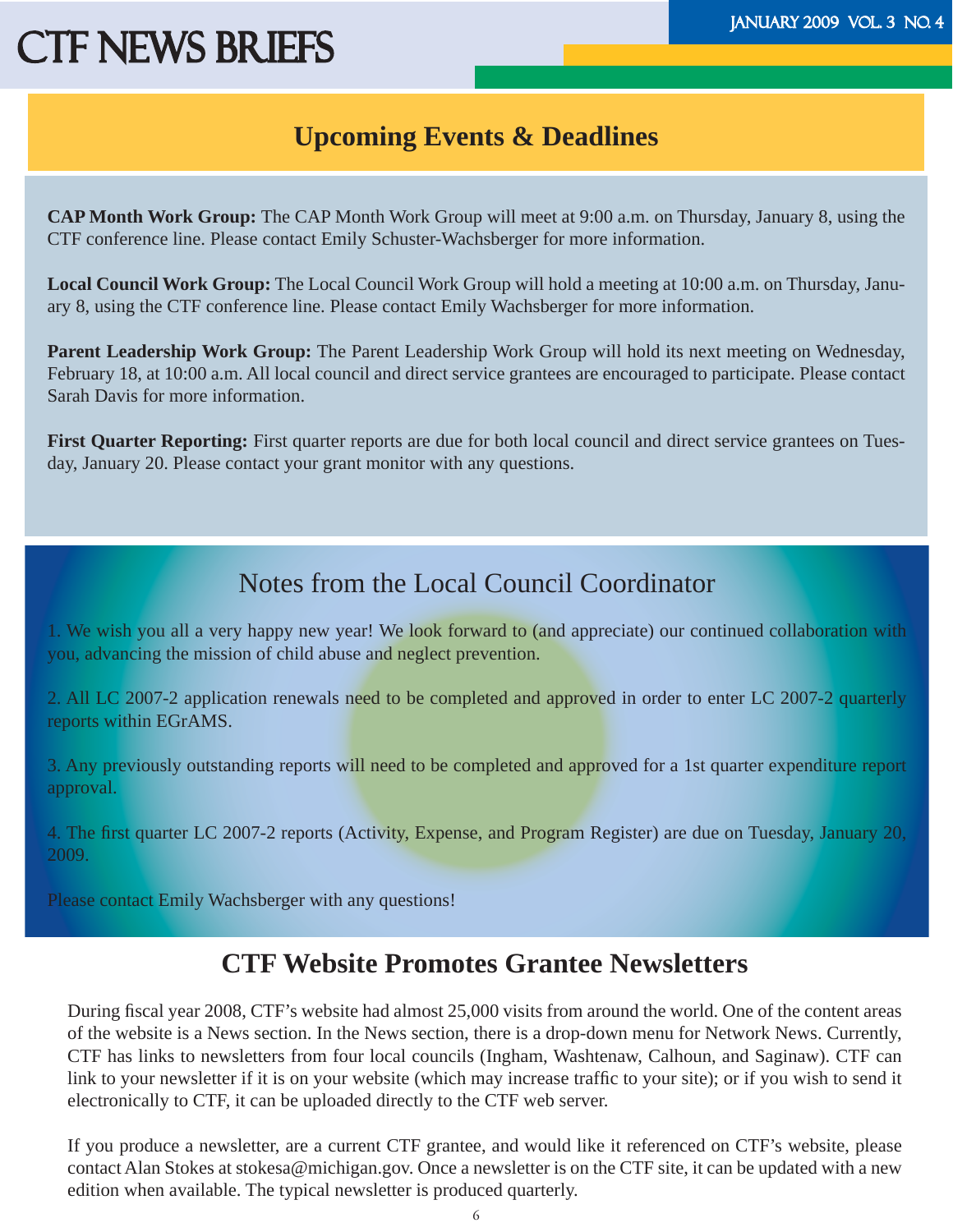### **CTF NEWS BRIEFS**



*"All labor that uplifts humanity has dignity and importance and should be undertaken with painstaking excellence."*

--Dr. Martin Luther King, Jr.

### **Availability of Federal Funding Announced**

The federal Office of Juvenile Justice and Delinquency Prevention (OJJDP) has announced the following FY2009 solicitations. For more information about current solicitations, visit http://ojjdp.ncjrs.gov/funding/FundingList.asp.

### **Family Drug Court Training and Technical Assistance**

This solicitation supports training and technical assistance that helps states, state courts, local courts, units of local government, and Indian tribal governments build the capacity to develop, maintain, and enhance drug courts for substance-abusing adults who are involved with the family court due to child abuse and/or neglect issues. Applicants must register with grants.gov prior to applying. The due date for applying for funding under this announcement is 8:00 p.m., Eastern Time, **February 24, 2009**.

### **National Mentoring Programs**

This solicitation invites eligible applicants to propose the enhancement or expansion of initiatives that will assist in the development and maturity of community programs to provide mentoring services to high-risk populations that are underserved due to location, shortage of mentors, special physical or mental challenges of the targeted population, or other analogous situations identified by the community in need of mentoring services. The due date for applying for funding under this announcement is 8:00 p.m., Eastern Time, **February 25, 2009**.